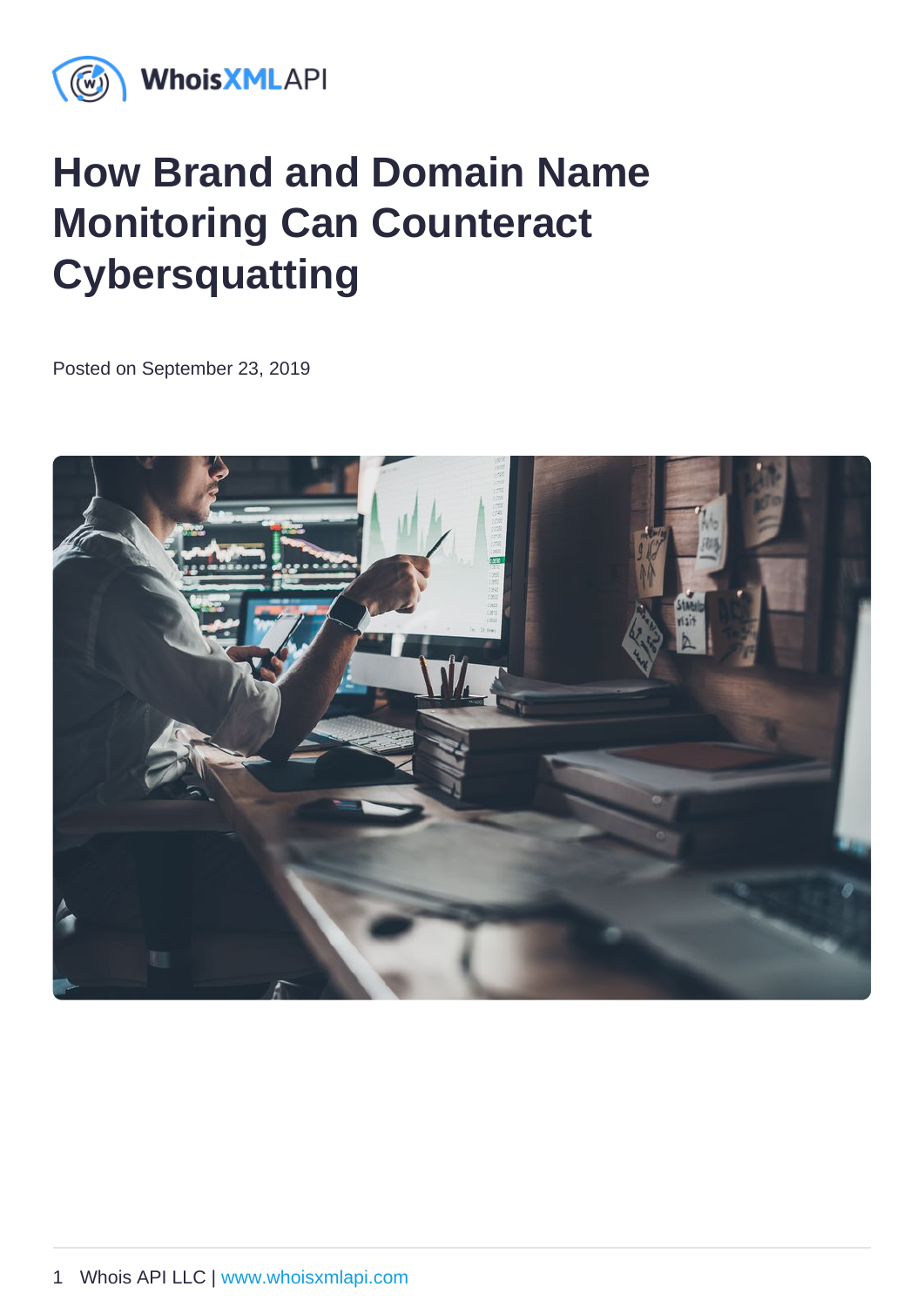The Web is a huge and unregulated space made up of countless online content locations. There are more than 300 million active websites today with an additional 25 million registered each year. It's only inevitable then that there will be intense competition between registrants and, therefore, demand for domain names, especially for those that use the most recognizable words and identifiers.

In fact, conflicts between trademark holders and domain registrants looking to own the rights to specific domains are common. Numerous disputed domains nowadays are registered either by accident or with the intent to gain money from those who are interested in them. This tactic is known as "cybersquatting," which can have severe consequences for your brand if you don't pay attention to it.

In this article, we'll discuss cybersquatting and how [domain name monitoring](https://drs.whoisxmlapi.com/) can protect your business from it.

# Why Should I Be Concerned with Cybersquatting?

In essence, cybersquatting refers to registering, selling, or using a domain name to benefit from someone else's trademarked property. It is generally a shady practice of the culprit purchasing domain names that pertain to existing company brands in hope of making a profit.

A cybersquatter is, of course, free to register any domain name — even one that closely resembles a popular trademark — as long as it is available. He is, however, considered a malicious individual because he is infringing on someone else's rights just to benefit from it.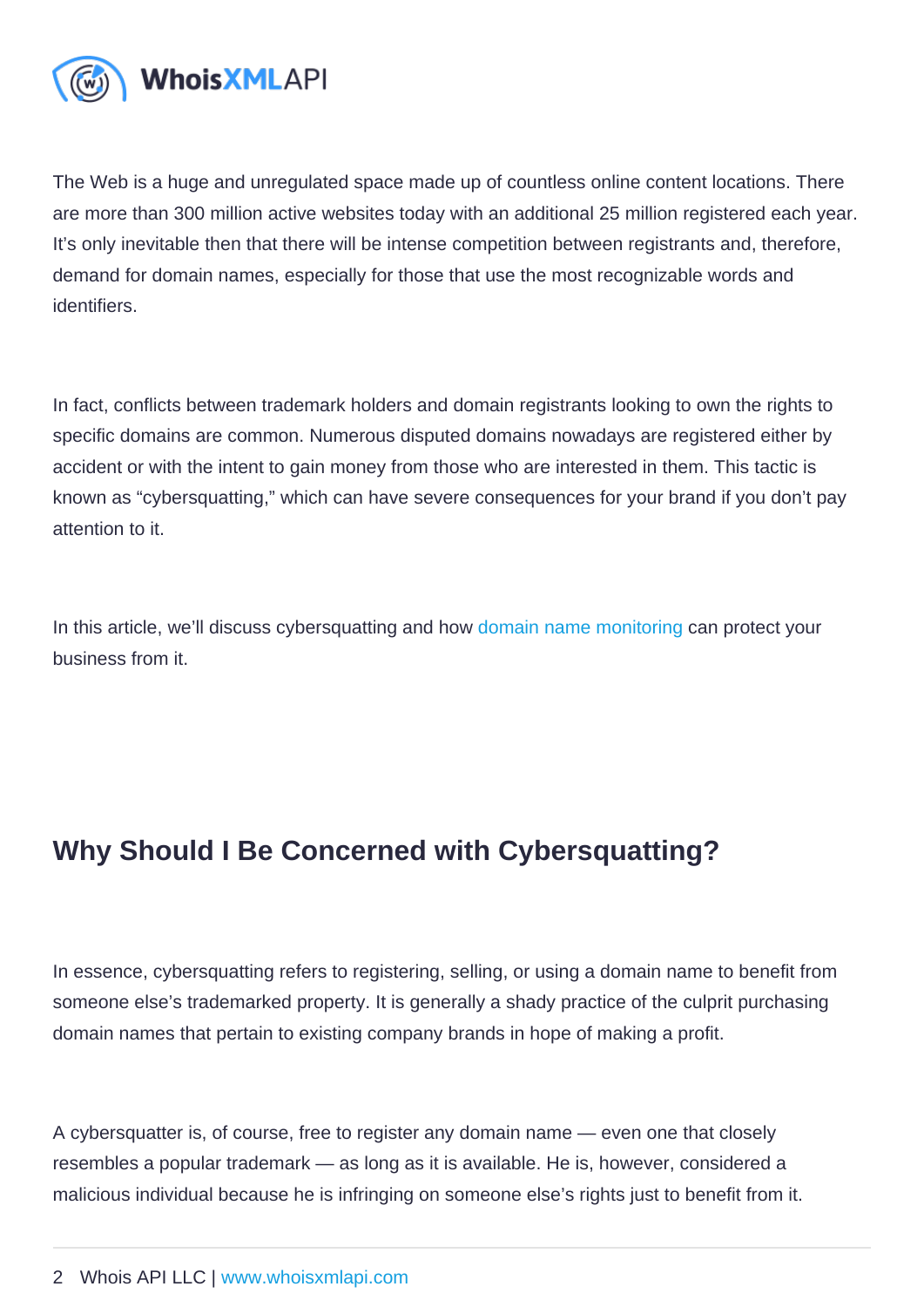Cybersquatting can take many forms, which include:

- Registering domains that use common English words or phrases for resale later on;
- Registering misspelled variations of well-known website domains;
- Buying domain names that have recently expired;
- Posting disparaging remarks on cybersquatted sites against certain people or companies;
- Publishing affiliated links to monetize content and drive visitors to click them.

These practices can cause the trademark holders significant financial losses and reputational damage. It is, therefore, your responsibility as a brand owner to [protect your intellectual property](https://main.whoisxmlapi.com/online-brand-protection-fighting-domain-name-typosquatting-website-spoofing-and-phishing) not only when it comes to patents and designs, but also your domain names.

With so much at stake, it's important to know all about cybersquatting and its many forms so you can avoid suffering the consequences.

### Types of Cybersquatting

At present, there are four particularly dominant cybersquatting techniques that malicious actors commonly employ and these are: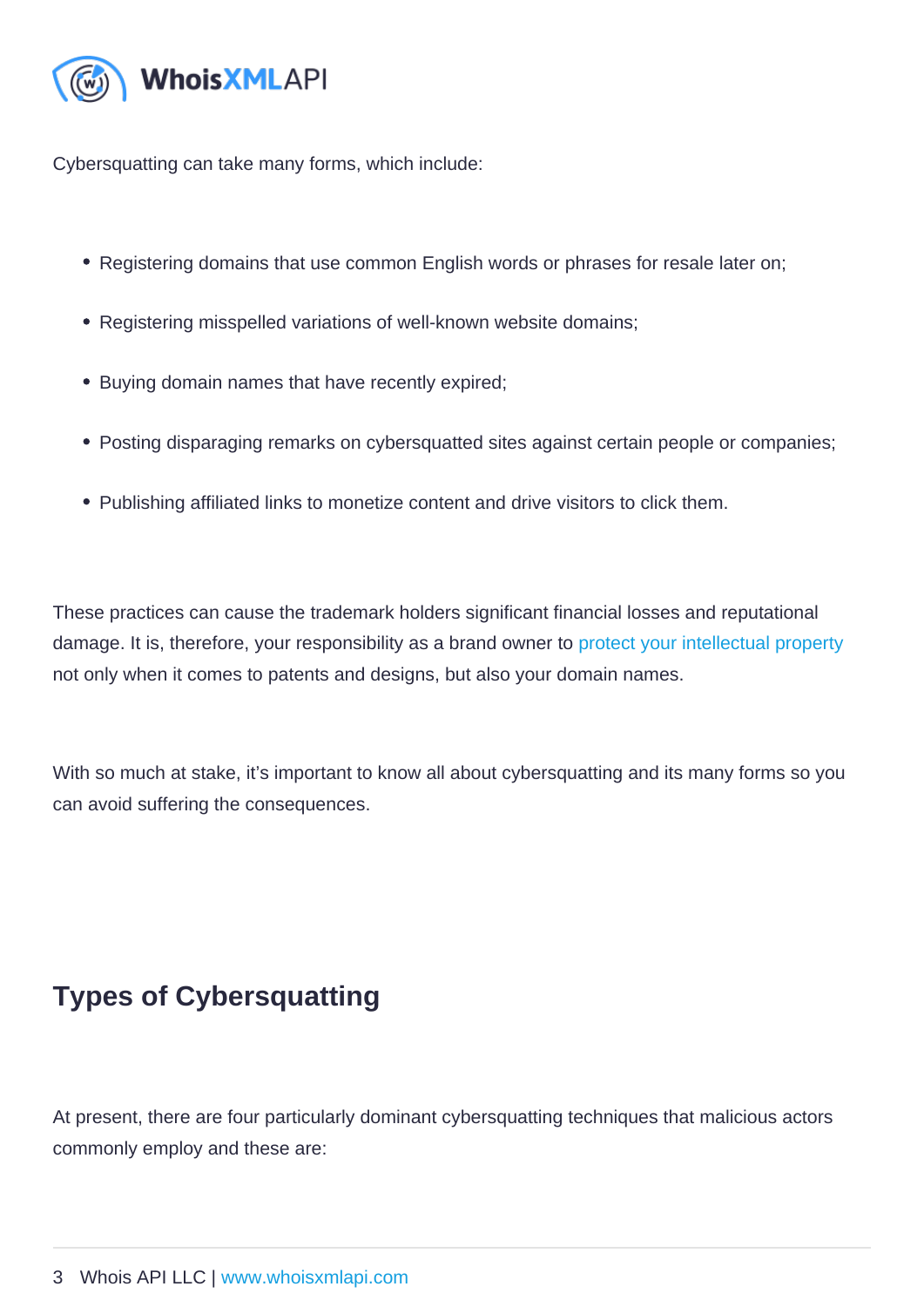#### **Typosquatting**

Also known as "URL hijacking", typosquatting involves the creation of fake websites using domain name variations with misspellings or typos in hope that users will inadvertently visit them. Typos can come in the form of misspellings (e.g., gooogle.com), phrasing variations (e.g., googles.com), and TLD extension substitution (e.g., google.co).

More complex typosquatting tactics abuse audio-visual, and hardware similarities in trademarks. For instance, a homograph attack relies on visual likenesses in symbols, letters, or strings. An example would be replacing "w" and "vv" in a domain like "www.walmart.com" (e.g., www.vvalmart.com).

#### Identity Theft

Another cybersquatting technique requires purchasing a domain that the original owner has forgotten to renew. This uses special applications or algorithms that allow the perpetrator to easily monitor domain expiration dates. Once registered, the cybersquatter can then mimic the real company's website and trick visitors into believing they are the same domain owner.

#### **Namejacking**

This refers to registering domain names associated with a popular individual such as a celebrity or some other public figure. Namejackers stand to benefit from the web traffic that their target individuals' status typically generates.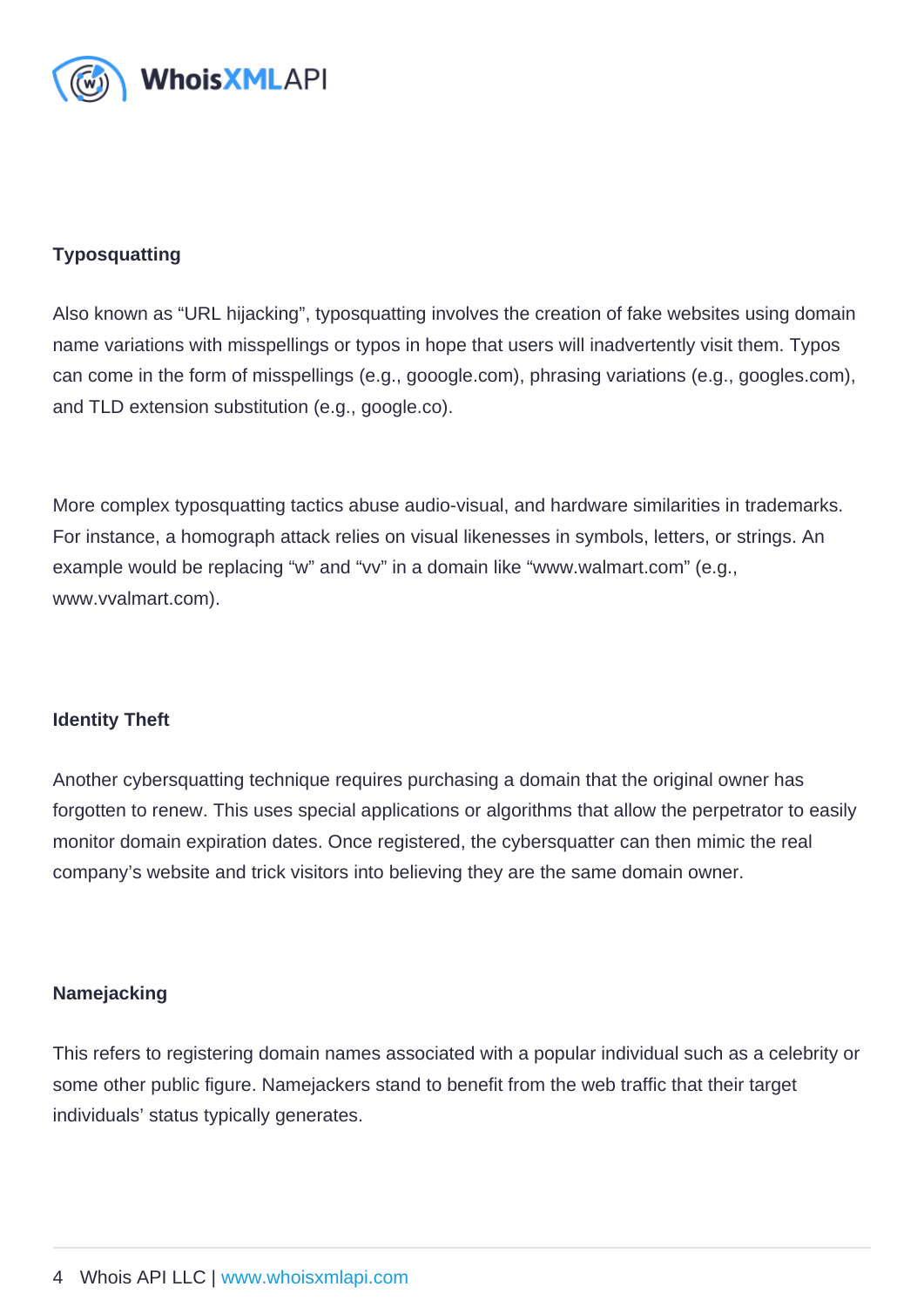Personal names, particularly in the U.S., can be trademarked but only if these have become distinctive enough through long-term use or advertising. Names that do not fulfill this condition cannot be trademarked since many individuals may share them. As such, namejackers that do not reside in the country are outside the scope of the U.S. Anticybersquatting Consumer Protection Act.

#### Reverse Cybersquatting

In the event of reverse cybersquatting, an attorney can argue that a trademark holder has made false claims of cybersquatting against a supposed "legitimate" domain owner. This practice involves a variety of intimidation tactics used in trademark litigation so the target or real domain owner is pressured to hand over his property to the threat actor.

It is important to note that reverse cybersquatting can be considered a means of exploiting the dispute resolution procedures for domain names. It could even lead to unfair business practices that stay within the confines of the law, as it can enable the "victims" (actually the perpetrators) to receive compensation for damages.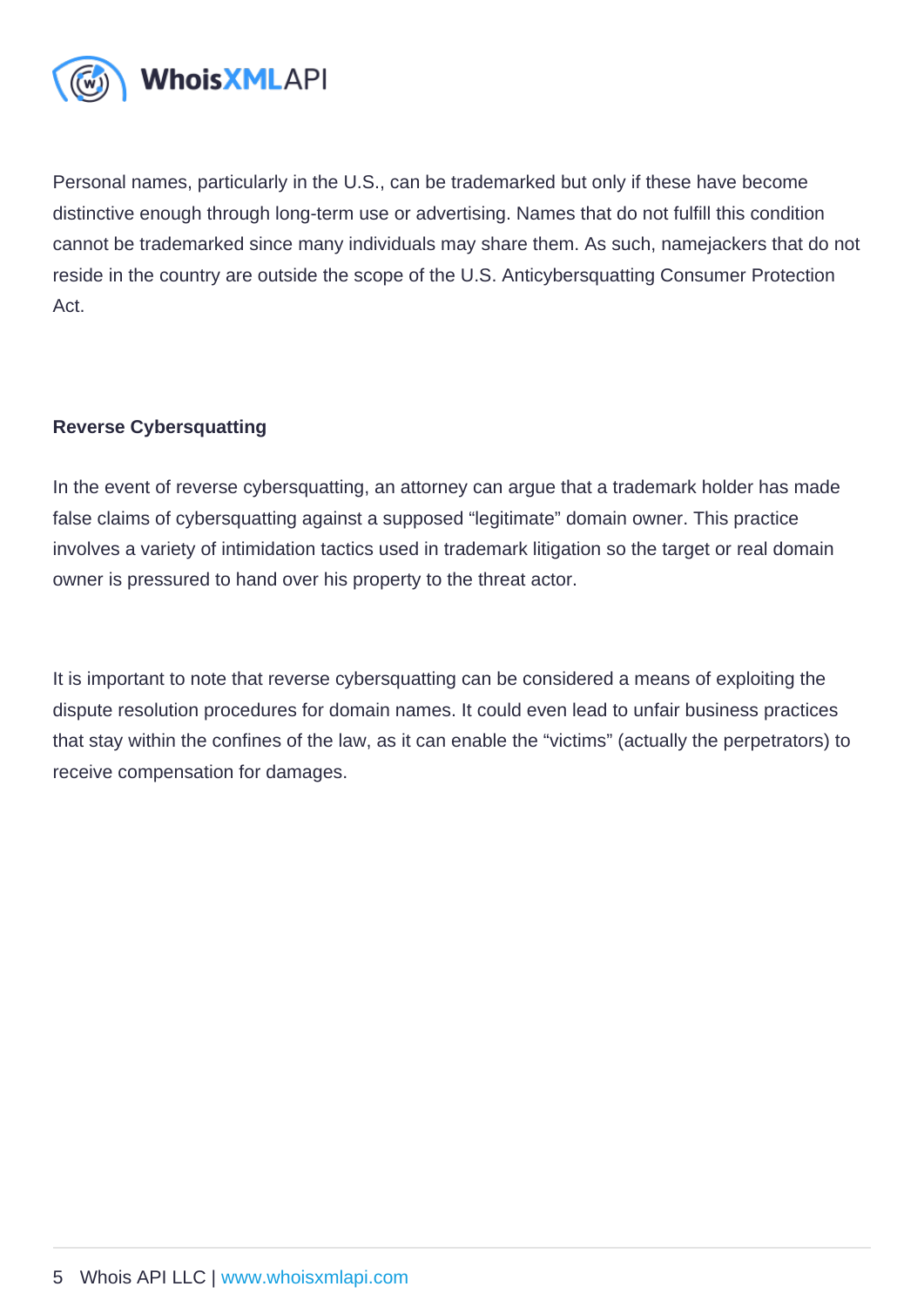## Monetization Practices Related to Cybersquatting

Professional cybersquatters utilize a range of techniques to profit from their illicit activities, including:

Ransomware: Some cybercriminals use cybersquatted domain names to spread ransomware. Victims are often blocked from accessing important files in their systems until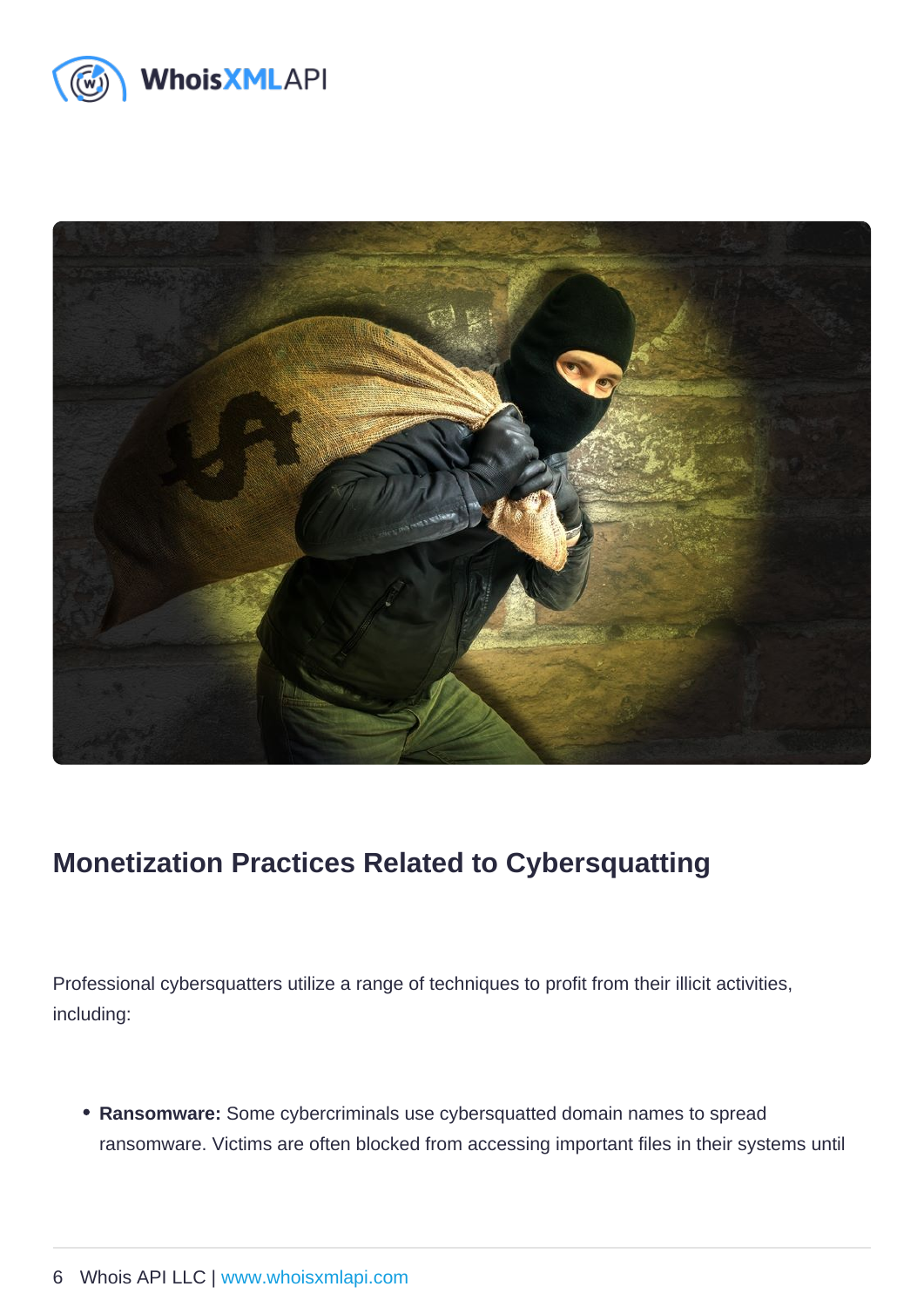they decide to pay the ransom.

- Scams: In cybersquatting, this often translates to credit card fraud and identity theft. Owners of a cybersquatting site may, for instance, inform users that they can win various prizes if they sign up on their website. In truth, the site just collects their personal information so the criminals can steal their identities.
- Hit stealing: This refers to the practice of referring visitors who arrive at a cybersquatted domain to a competitor's website. As the name suggests, the main purpose of this activity is to disrupt or inconvenience the victim.
- Affiliate marketing: This involves redirecting visitors to web pages that sell products or services in exchange for a commission.
- Domain parking: This entails redirecting a domain name's visitors to a website full of ads in order to generate traffic.

# Is There a Legal Authority that Works Against Cybersquatting?

One of the ways by which domain name registrars contribute to the fight against cybersquatting is requiring all registrants who own trademarks or copyrights to present their certificates when reporting cases of infringement.

However, the primary entity that counteracts cybersquatting is the ICANN — the same organization responsible for maintaining the entire DNS. It allows cybersquatting victims to resolve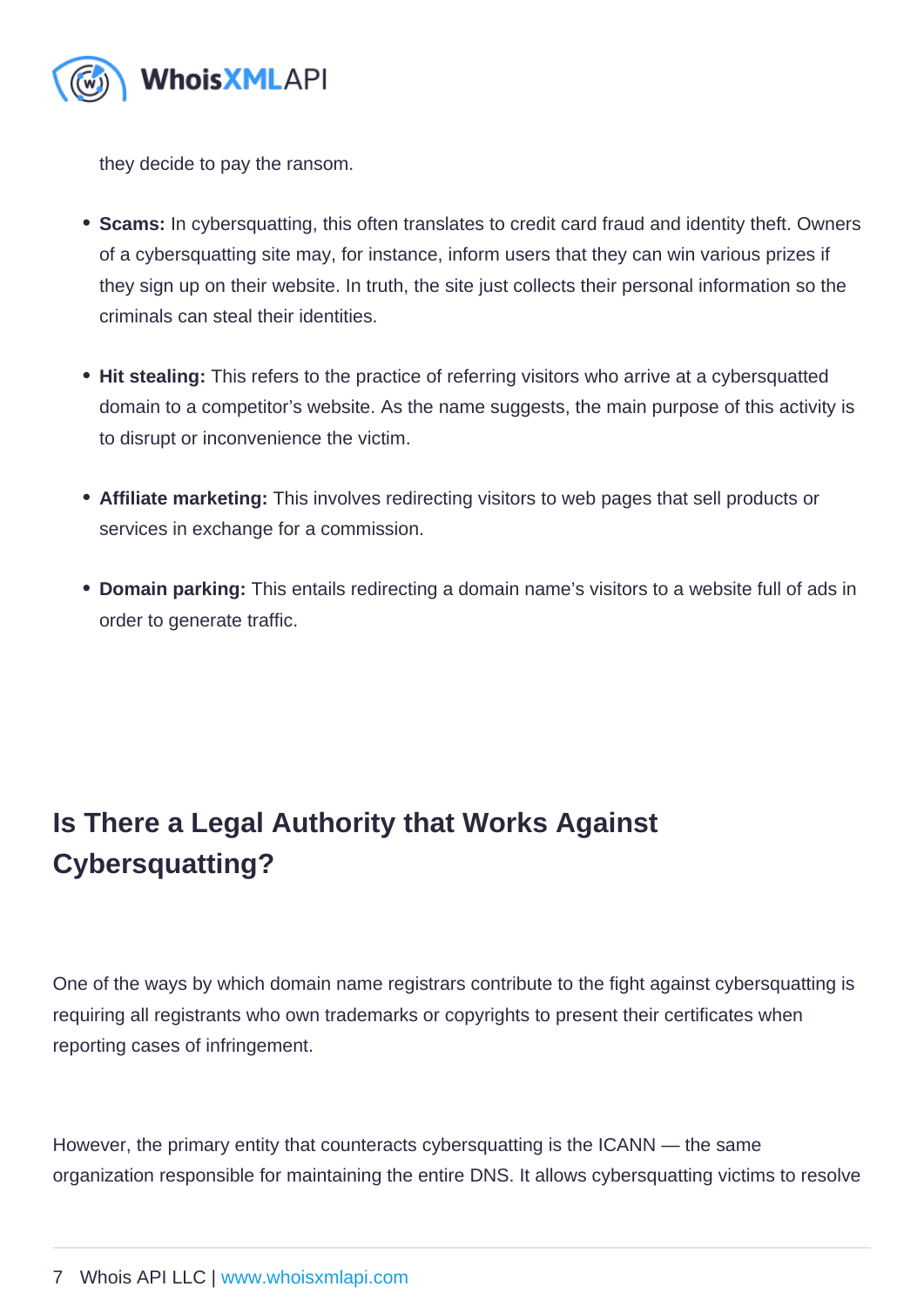disputes based on the Uniform Domain Name Resolution Policy (UDRP) — a process that is often faster and less costly compared with undergoing a legal proceeding.

Before you can submit a UDRP claim, however, you will need to meet the following criteria:

- 1. The complainant needs to have an unregistered or registered trademark to hand. This evidence will be submitted to the arbitration panel, which will verify the said trademark's existence.
- 2. The complainant needs to explain why or how the trademark he owns is similar to the domain name he is disputing.
- 3. The complainant must prove that the disputed domain name's holder doesn't have the legal right to it.
- 4. Finally, the complainant needs to prove that the disputed domain name was obtained in bad faith.

Once all of these conditions are met and successfully proven, the disputed domain name will be taken down and the right to own it is transferred to the complainant. It is important to note that there are no financial remedies under this process.

Although the UDRP is effective, trademark owners who wish to maintain their good standing shouldn't rely on post-factum solutions in order to remedy the consequences of cybersquatting. Instead, they should start taking measures to prevent it from happening and to minimize the risks as much as possible. One way of doing so is by registering domain names that are similar to your trademarks, which will stop cybersquatters from getting their hands on them.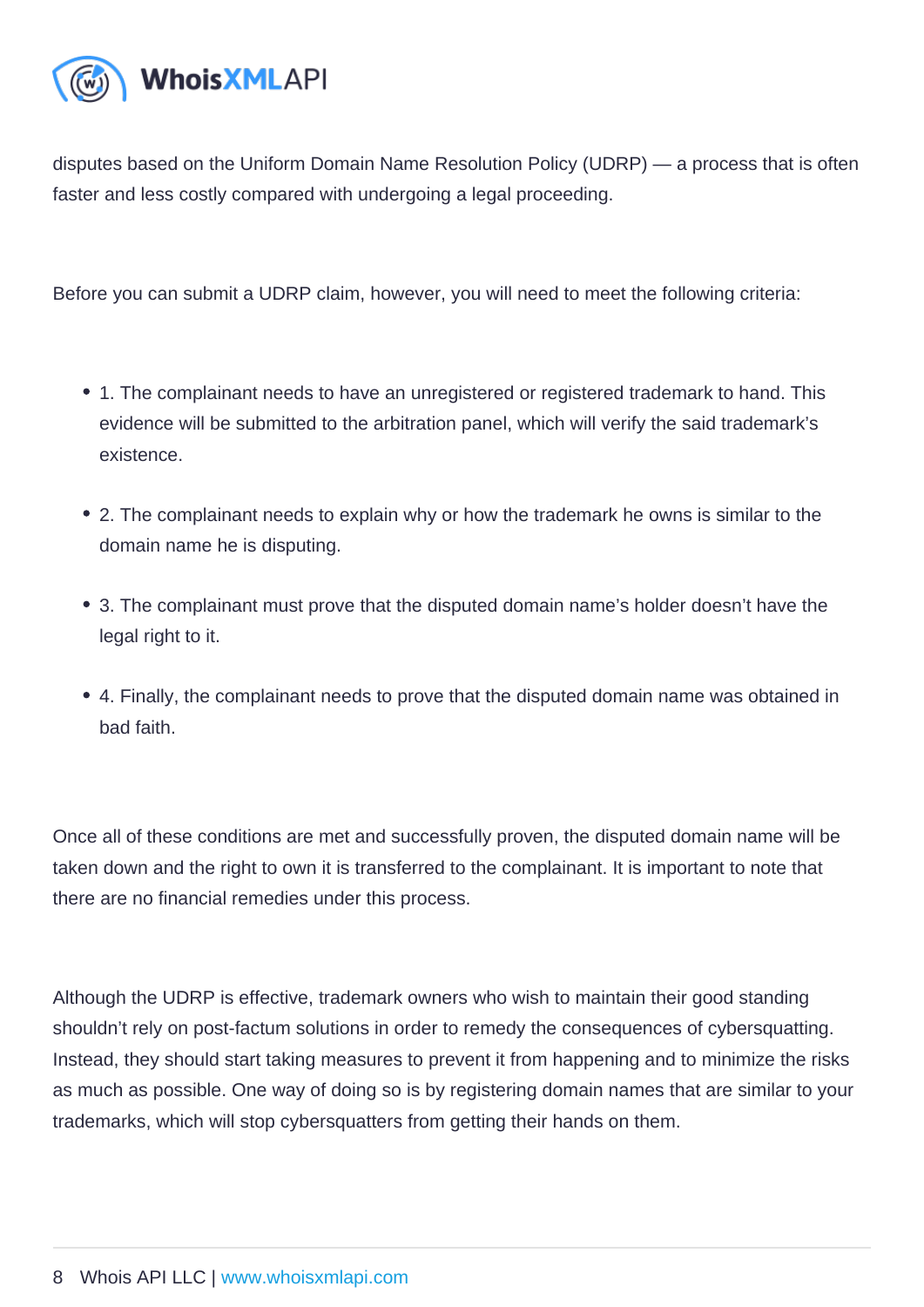### How Can Domain Name Monitoring Help?

[Brand Monitor](https://drs.whoisxmlapi.com/brand-monitor) and domain name monitoring tools in WhoisXML API's [Domain Research Suite](https://drs.whoisxmlapi.com/) can protect you from cybersquatting by letting you proactively monitor for intellectual property abuse. It does this by letting you track certain keywords associated with your brand and trademarks. The program will then keep an eye open for it and alert you to the existence of any recently expired or newly registered domain that matches your search terms.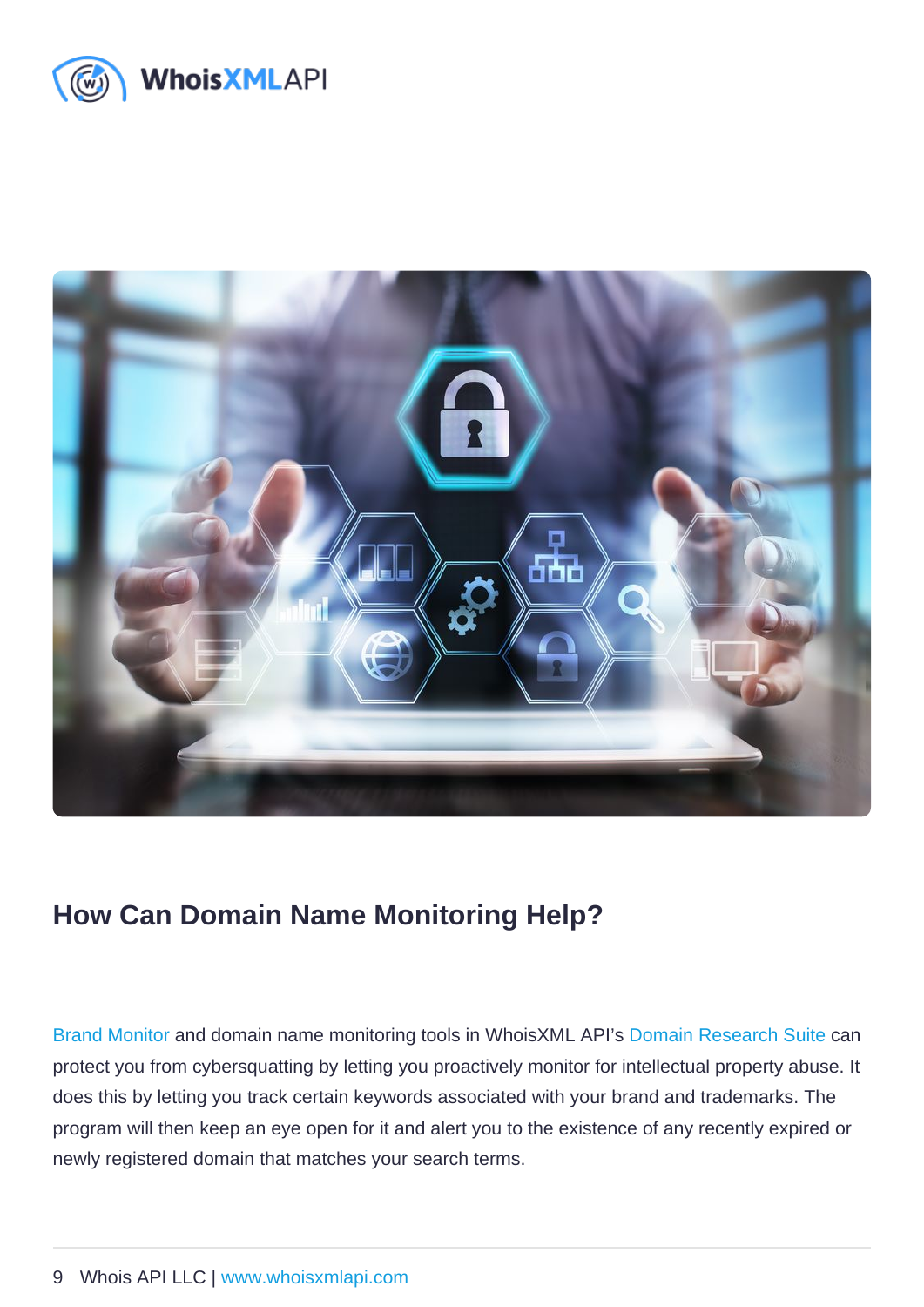With this capability, you can stay abreast of anything that closely resembles cybersquatting, allowing you to carry out further actions against trademark and domain name hijacking. This could be particularly useful against the various types of cybersquatting tactics cybercriminals are employing these days.

You also get alerted to domain name matches that use other extensions. Normally, users like to register their websites with the .com TLD but some use other TLDs such as .co, .biz, .net, and so on. Although securing these domains even if you don't plan to use them can cost extra, this practice allows you to safeguard your brand from cybersquatters.

Besides keyword tracking, WhoisXML API's brand and domain name monitoring tools also come with a "typos" feature that automatically generates misspelled versions of your domain that are added to your list. This not only helps you save time, but it also increases your chances of catching typosquatters even before they can do you any harm.

### Concluding Thoughts

Cybersquatting has truly become a lucrative practice in the digital world, which can adversely affect the reputation of even the most well-established brands. It can even pose legal challenges to brand owners, which could be both time-consuming and costly.

And all this is because of the very fine line between the legality and illegality of cybersquatting.